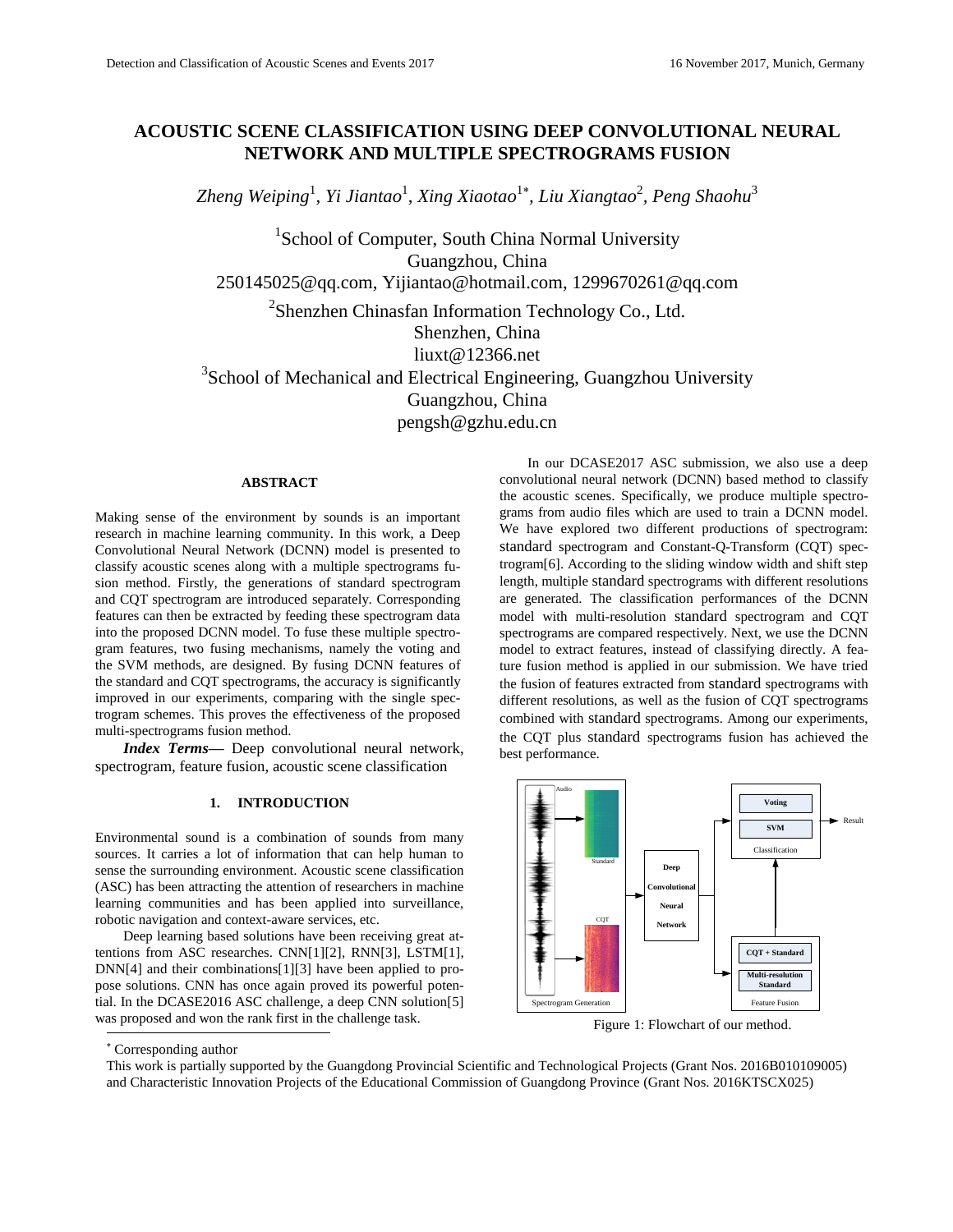The remainder of this paper is organized as follows. Section 2 introduce the generations of spectrograms. In Section 3, the detail of the DCNN model is given and the fusing algorithms used are described. Next, the experiment results are represented in Section 4. The submitted results are briefly explained in Section 5. Finally, we conclude the report in Section 6.

# **2. DATA PREPARATION**

### **2.1. Standard Spectrogram**

Instead of producing spectrograms from MFCC feature[s\[7\],](#page-4-4) we generate spectrogram directly by performing Short Time Fourier Transform (STFT) on raw audio frames. Consequently, this spectrogram is referred to as "standard spectrogram". According to different sliding window widths and shift lengths, multiresolution standard spectrograms can be generated; related setting parameters are shown in Table 1.

Table 1: Multi-Resolution parameters

| <b>Resolution</b>  | Sliding         | <b>STFT</b> |      |         | <b>Bins</b><br>$\times$ | Num of      |
|--------------------|-----------------|-------------|------|---------|-------------------------|-------------|
| <b>Name</b>        | Window<br>width | <b>NFFT</b> | Pad  | Overlap | Freq                    | samples     |
| $\mathbf{R}_{529}$ | 24              | 529         | 1024 | 176     | $1249 \times 512$       | $12\times2$ |
| $R_{706}$          | 32              | 706         |      | 276     | $1025 \times 512$       | $8\times2$  |
| $R_{882}$          | 40              | 882         |      | 176     | $625\times512$          | $6\times2$  |

Once the spectrogram has been generated, we split it into several smaller patches with fixed width and shift length. Finally, we resize every patches into  $143 \times 143$ . Then these patches are used as the training/test samples for the DCNN model.

# **2.2. CQT Spectrogram**

The CQT spectrogram is generated on the CQT features which are computed from the raw audio frames by using the python library Librosa 0.5.0. When invoking the cqt function in the library, the sampling rate is set as 44100 and the other parameters are set as default, namely the number of bins per octave is 12 and the hop length is 512, etc. For each audio file, we generate two CQT spectrograms (size  $832 \times 143$ ), each for a channel. Once again, we split the spectrogram into patches and feed them into a DCNN model as training/test samples. The patch width is 143 pixels and the shift step is 80 pixels. For each CQT spectrogram, 10 patches can be generated. As a result, we can generate 20 segments from a single audio file.

As mentioned in [\[6\],](#page-4-3) as for CQT, its frequency resolution is better for low and mid-to-low frequencies. Hence, we generate two versions of CQT spectrograms: one uses all the 84 bands; the other uses 80 bands (the 4 bands related to high frequencies are discarded). For convenience of distinguish, they are mentioned as  $CQT_{84}$  and  $CQT_{80}$  respectively in the rest of this paper.

# **3. METHODOLOGY**

### **3.1. Deep Convolutional Neural Network**

Inspired by [\[5\],](#page-4-2) we have adopted a DCNN model similar to the one proposed in [\[5\].](#page-4-2) The model follows a VGG style network for object recognition. As shown in Table 2, the input size of our model is  $143 \times 143$ . We have removed the global average pooling layer from the model, compared to the DCNN model in [\[5\].](#page-4-2)  The removal of the global average pooling improves the performance in our experiments. The outputs of the next-to-last layer in Table 2 have fifteen feature maps of size  $7 \times 7$ . We flatten them into a 735-dimensions vector and feed it to the SoftMax layer.

The optimization setting is as follows. The batch size is 96. The initial learning rate is set as 0.1 and is decreased with 0.998 times every 10 epoches. We also use the L2-Regularization with a weight decay of 0.0001.

| Table 2: DCNN model                            |
|------------------------------------------------|
| Input $1 \times 143 \times 143$                |
| $5 \times 5$ Conv(pad-2, stride-2)-32-BN-ReLu  |
| $3 \times 3$ Conv(pad-1, stride-1)-32-BN-ReLu  |
| $2 \times 2$ MaxPooling + DropOut(0.3)         |
| $3 \times 3$ Conv(pad-1, stride-1)-64-BN-ReLu  |
| $3 \times 3$ Conv(pad-1, stride-1)-64-BN-ReLu  |
| $2 \times 2$ MaxPooling + DropOut(0.3)         |
| $3 \times 3$ Conv(pad-1, stride-1)-128-BN-ReLu |
| $3 \times 3$ Conv(pad-1, stride-1)-128-BN-ReLu |
| $3 \times 3$ Conv(pad-1, stride-1)-128-BN-ReLu |
| $3 \times 3$ Conv(pad-1, stride-1)-128-BN-ReLu |
| $2 \times 2$ MaxPooling + DropOut(0.3)         |
| $3 \times 3$ Conv(pad-0, stride-1)-512-BN-ReLu |
| DropOut(0.5)                                   |
| $1 \times 1$ Conv(pad-0, stride-1)-512-BN-ReLu |
| DropOut(0.5)                                   |
| $1 \times 1$ Conv(pad-0, stride-1)-15-BN-ReLu  |
| Flatten                                        |
| 15-way SoftMax                                 |

### **3.2. Fusing Methods**

The DCNN can be used to classify acoustic scenes directly on an image sample. However, multiple samples have been generated from an audio file. To make good use of these samples, we further consider the fusing algorithms here.

#### *3.2.1.Voting*

Voting is a straightforward method in this situation. Each sample produces one vote and the class which wins the most votes is considered as the final result. For example, when standard spectrum is used and the revolution is  $R_{529}$  (as shown in Table 1), there are 24 samples for an audio file. They vote to decide the "correct" class.

By using voting, feature fusion can be easily implemented as well. If it is decided to use standard spectrograms  $(R_{529},$  for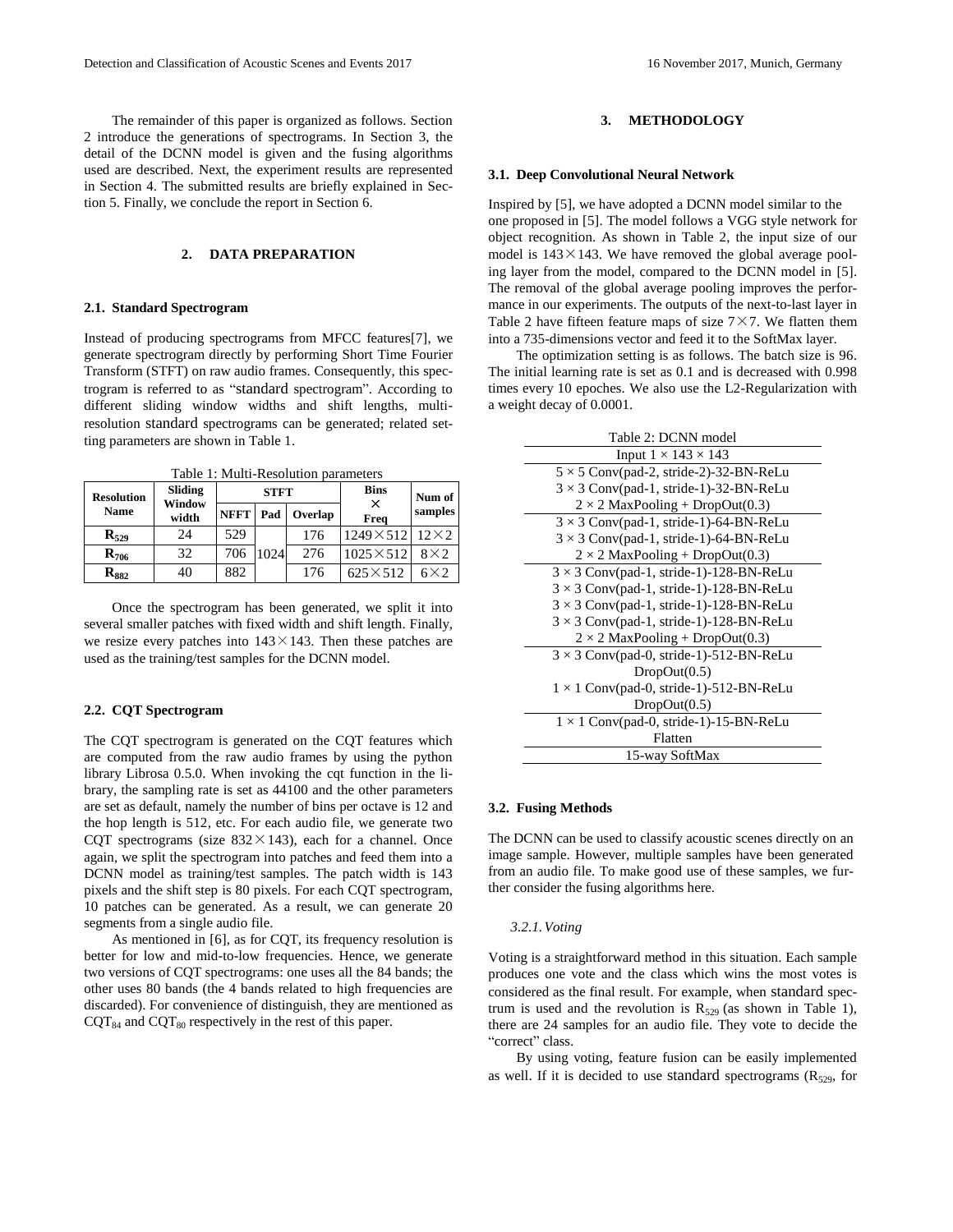instance) and CQT spectrograms together for classification of the scenes, 44 votes are responsible for the result.

### *3.2.2. SVM*

Instead of using the result given by DCNN directly, we can also use the next-to-last layer in the DCNN model to extract features for each sample. By concatenating all features of the samples from the same audio file sequentially, we can obtained a very long feature. Considering the risk of overfitting, a PCA dimensionality reduction operation is applied to the long features. As a result, a new feature has been generated which is encoded by all the samples. This new feature can be referred to as the aggregated feature.

By using the method described above, one aggregated feature can be generated for an audio file, according to a specific preparation of spectrograms. In other words, we can produce one CQT aggregated feature for an audio file, as well as another  $R_{529}$ aggregated feature, and so on  $(R_{706}$  etc.). When feature fusion is required, these aggregated features can be concatenated again into another feature. Note that PCA is not performed this time.

Finally, a SVM model is used to tell the final result by using these features as training/test samples. The linear kernel is applied in our experiments.

In our fusion experiments, SVM generally works better than voting mechanism. The reason for this is that the concatenating inputs of SVM provide sequential information which makes it possible for SVM to extract more comprehensive features for understanding the auditory scenes.

## **4. EXPERIMENTS AND RESULTS**

In this section, we will demonstrate the experiments using the data and methods mentioned above. The experiments use the TUT Acoustic Scenes 2017 dataset (the part of acoustic scene classification). The results are conducted on the 4-fold cross validation set exactly the same to the baseline system in [\[8\].](#page-4-5)

### **4.1. Classifying with Standard Spectrograms**

Firstly, we try to explore the classification performances of standard spectrogram with different resolutions. The setting parameters about the resolutions involved here can refer to Table 1. For each resolution  $(R_{529}$ , for example), we will provide 3 types of accuracies:  $R_{529}$ (DCNN) is the accuracy computed by the DCNN model (see Table 2 in Section 3.1) on the patch sample as a unit;  $R_{529}$ (Voting) uses the voting algorithm to ensemble the baseline results from DCNN model; and R<sub>529</sub>(SVM) uses SVM method instead. The accuracy results are shown as follows.

Table 3: Accuracies of standard spectrograms based solutions

|                    | Folder 1 | Folder 2 | Folder 3 | Folder 4 | Average |
|--------------------|----------|----------|----------|----------|---------|
| $R_{529}(DCNN)$    | 0.7749   | 0.7779   | 0.6948   | 0.7557   | 0.7509  |
| $R_{529}$ (Voting) | 0.8598   | 0.8789   | 0.7656   | 0.8632   | 0.8419  |
| $R_{529}(SVM)$     | 0.8615   | 0.8721   | 0.7732   | 0.8684   | 0.8438  |
| $R_{706} (DCNN)$   | 0.775    | 0.7892   | 0.7065   | 0.752    | 0.7557  |
| $R_{706}$ (Voting) | 0.8496   | 0.873    | 0.7928   | 0.85     | 0.8451  |
| $R_{706}(SVM)$     | 0.853    | 0.8679   | 0.8227   | 0.8709   | 0.8536  |

| $R_{882}(DCNN)$   0.772     |        | 0.7836 | 0.6532 | 0.7489  | 0.7394 |
|-----------------------------|--------|--------|--------|---------|--------|
| $R_{882}$ (Voting)   0.8513 |        | 0.8508 | 0.7573 | 10.8602 | 0.8299 |
| $R_{882}(SVM)$              | 0.8581 | 0.8687 | 0.7622 | 10.8635 | 0.8381 |

Looking at Table 3, we find that both voting and SVM can significantly improve the baseline accuracies of DCNN model for all the resolutions. Specifically, the SVM method is slightly better than voting algorithm. In this group of experiments, the best average accuracy is 0.8536 which is achieved by the  $R_{706}$  (SVM) solution.

### **4.2. Classifying with CQT Spectrograms**

Using the same DCNN model, we conduct several CQT spectrogram based DCNN experiments. The accuracy results are presented in Table 4.

Table 4: Accuracies of CQT spectrograms based solutions

|                          |        | Folder 1 Folder 2 Folder 3 Folder 4 Average |        |        |        |
|--------------------------|--------|---------------------------------------------|--------|--------|--------|
| CQT <sub>84</sub> (DCNN) | 0.7278 | 0.6946                                      | 0.6958 | 0.7067 | 0.7062 |
| $CQT84$ (Voting)         | 0.8154 | 0.7928                                      | 0.7937 | 0.8188 | 0.8052 |
| $CQT84$ (SVM)            | 0.8231 | 0.7715                                      | 0.8005 | 0.8188 | 0.8035 |
| $CQT80$ (DCNN)           | 0.6972 | 0.6878                                      | 0.6885 | 0.6896 | 0.6908 |
| $CQT80$ (Voting)         | 0.7701 | 0.7715                                      | 0.7809 | 0.7872 | 0.7774 |
| $CQT80$ (SVM)            | 0.7846 | 0.7519                                      | 0.7801 | 0.7889 | 0.7764 |

Generally, the accuracies of CQT spectrogram based solutions are unsatisfactory, compared with the standard spectrogram. Furthermore, the accuracies of  $CQT<sub>80</sub>$  are worse than the ones of  $CQT_{84}$ , which is different with our original expectation [\[6\].](#page-4-3)

### **4.3. Classifying with Standard and CQT Spectrograms**

Although the accuracies of CQT spectrogram are not very competitive, significant improvements can be achieved when fused with standard spectrograms in our experiments. We have tried several feature combinations and have presented their results in Table 5.

Table 5: Accuracies of multiple spectrograms fusion solutions

|                                           | Folder 1 | <b>Folder 2</b> | <b>Folder 3</b> | <b>Folder 4</b> | Average |
|-------------------------------------------|----------|-----------------|-----------------|-----------------|---------|
| $R_{529}$ + $COT_{84}$<br>(Voting)        | 0.8769   | 0.9088          | 0.8406          | 0.8889          | 0.8788  |
| $R_{529}$ + $COT_{84}$<br>(SVM)           | 0.8684   | 0.919           | 0.8764          | 0.9162          | 0.895   |
| $R_{529} + CQT_{80}$<br>(Voting)          | 0.8752   | 0.902           | 0.8465          | 0.8949          | 0.8796  |
| $R_{529} + CQT_{80}$<br>(SVM)             | 0.8641   | 0.9173          | 0.8764          | 0.9265          | 0.896   |
| $R_{706}$ + CQT <sub>84</sub><br>(Voting) | 0.8547   | 0.8917          | 0.861           | 0.8983          | 0.8764  |
| $R_{706}$ + CQT <sub>84</sub><br>(SVM)    | 0.865    | 0.9037          | 0.896           | 0.9299          | 0.8986  |
| $R_{706}$ + CQT <sub>80</sub><br>(Voting) | 0.8504   | 0.8832          | 0.8576          | 0.9043          | 0.8739  |
| $R_{706}$ + COT <sub>80</sub><br>(SVM)    | 0.8556   | 0.902           | 0.89            | 0.9282          | 0.8939  |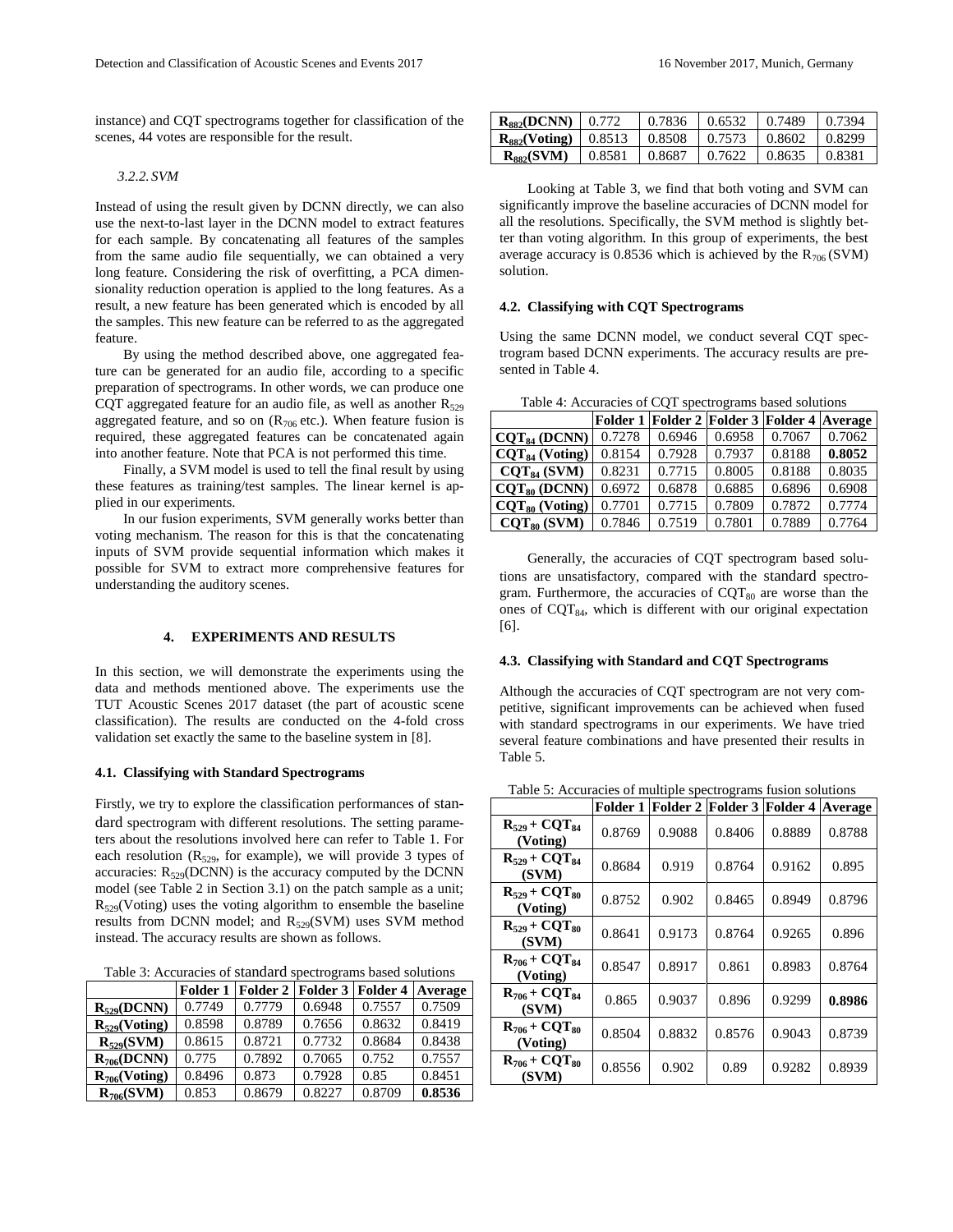As we can see, the four fusion solutions using SVM method have achieved satisfactory results. All of the four accuracies are greater than 0.89. Actually, the highest one is 0.8986 and the lowest one is 0.8939. It is easy to find that the differences of accuracies among these four are very slight. However, compared to the best results of standard spectrogram and CQT spectrogram solutions (0.8536 and 0.8052 respectively), the improvements in accuracies of these fusion solutions are still significant, which proves the effectiveness of our multiple spectrograms fusion. Similarly, Table 5 shows the accuracy superiority of SVM method over the voting in the fusion scenarios. To better understand the fusion performance, the class-wise accuracies of the best result, namely  $R_{706}$  +CQT<sub>84</sub>(SVM), are further given in Table 6.

Table 6: Class-wise accuracies of the best fusion solution

|                      | Folder 1 |        |        | Folder 2 Folder 3 Folder 4 Average Baseline |        |       |
|----------------------|----------|--------|--------|---------------------------------------------|--------|-------|
| beach                | 0.8718   | 0.7564 | 1.0    | 0.7949                                      | 0.8558 | 0.753 |
| bus                  | 0.9872   | 0.9615 | 0.8462 | 0.9615                                      | 0.9391 | 0.718 |
| cafe/rest-<br>aurant | 0.3333   | 0.7051 | 0.7564 | 0.8462                                      | 0.6603 | 0.577 |
| car                  | 0.9744   | 0.9615 | 0.9744 | 1.0                                         | 0.9776 | 0.971 |
| city<br>center       | 0.8718   | 0.8333 | 0.9231 | 0.9103                                      | 0.8846 | 0.907 |
| forest<br>path       | 0.9615   | 1.0    | 0.9615 | 1.0                                         | 0.9808 | 0.795 |
| grocery<br>store     | 1.0      | 1.0    | 0.8718 | 0.9359                                      | 0.9519 | 0.587 |
| home                 | 0.9744   | 0.8889 | 0.9753 | 0.8077                                      | 0.9116 | 0.686 |
| library              | 0.6282   | 1.0    | 0.9359 | 0.9487                                      | 0.8782 | 0.571 |
| metro<br>station     | 1.0      | 1.0    | 0.9872 | 1.0                                         | 0.9968 | 0.917 |
| office               | 0.9872   | 1.0    | 0.9359 | 1.0                                         | 0.9808 | 0.997 |
| park                 | 0.6923   | 0.8462 | 0.6923 | 0.8974                                      | 0.7821 | 0.702 |
| residetial<br>area   | 0.8846   | 0.9231 | 0.8718 | 0.8718                                      | 0.8878 | 0.641 |
| train                | 0.8077   | 0.9487 | 0.7179 | 0.9744                                      | 0.8622 | 0.580 |
| tram                 | 1.0      | 0.7308 | 0.9872 | 1.0                                         | 0.9295 | 0.817 |
| total                | 0.865    | 0.9037 | 0.896  | 0.9299                                      | 0.8986 | 0.748 |

The last column in Table 6 presents the performance of the baseline system provided along with the TUT Acoustic Scenes 2017 dataset in [\[8\].](#page-4-5) As we can see, the average accuracy of our best fusion system outperforms the one of baseline system by 20.13 percent.

### **5. SUBMISSION RESULTS**

All the development data are utilized to train the model, and the submitted results are tested on this final model. According to the fusion methods, two systems are included in our submission to the DCASE2017 challenge (task 1). The first one is DCNN based voting system, which fuses the standard  $(R_{706})$  and  $CQT_{84}$  spectrograms by voting method (namely the  $R_{706}$ +CQT<sub>84</sub> (Voting) solution). The second one is DCNN based SVM system, which fuses the same data by SVM method (namely the  $R_{706}$ +CQT<sub>84</sub> (SVM) solution).

# **6. CONCLUSION**

In the ASC research domain, CNN is becoming more and more popula[r\[1\]\[2\]](#page-3-0)[\[5\]\[6\].](#page-4-2) In this work, a DCNN solution is proposed for the acoustic scene classification. The main contributions of this work lie in two aspects as follows. First, a deep CNN model is presented, which is originated from [\[5\]](#page-4-2) and is improved to be more suitable for the problem. Second, a multi-spectrogram fusion method is proposed. Multiple spectrograms are fed into the same DCNN model and the corresponding features are fused to improve the accuracy of classification. In this work, the standard spectrogram and the CQT spectrogram are studied. The best accuracy of using the standard spectrograms is 0.8536; and the one of using CQT spectrograms is 0.8052. Although the accuracy of using CQT spectrograms is unsatisfactory, it can significantly improve the accuracy when fused with the standard spectrogram. The best result of the fusion scheme is 0.8986 and outperforms the best results of the single spectrogram schemes by more than 0.045. We believe the performance can be further improved by using some other skills, such as fine tuning of parameters, normalization of spectrograms in the training of DCNN, utilizing the temporal characteristics, etc.

In our experiments, the fusion of multi-resolution standard spectrograms is also explored. The accuracy is also improved slightly, compared to the single resolution schemes. In summary, using the multiple spectrograms can greatly augment the size of training samples, which will result in a better DCNN performance.

When generating standard spectrograms, the width of sliding window as well as the overlap amount are important parameters. In our opinion, they both impact the accuracies of classification. Owing to the time limit, we have not performed grid searching for their values. In our future work, we will further explore the correlations between these parameters and the accuracies. It would be beneficial for finding out the best resolution for the DCNN model.

In [\[6\],](#page-4-3) it is recommended to remove high frequency bins when preparing CQT inputs for the proposed CNN architecture. However, in our experiment,  $CQT_{84}$  works better than  $CQT_{80}$  in all cases, which differs with the results i[n \[6\].](#page-4-3) In fact, the generation of CQT feature in our method is slightly different with the one proposed by [\[6\],](#page-4-3) for example, we produce CQT samples for left and right channels separately. However, we don't think this contributes much to the difference of the conclusions. Actually, the main difference lies in the architectures of the two CNN model. The CNN structure i[n \[6\]](#page-4-3) is much simpler than the one in this paper. We suppose that the DCNN model in this paper can more effectively utilize the high frequencies bins. This should be validated in our future work.

# **7. REFERENCES**

- <span id="page-3-0"></span>[1] Bae S H, Choi I, Kim N S. Acoustic Scene Classification using Parallel Combination of LSTM and CNN[J]. IEEE AASP Challenge on Detection and Classification of Acoustic Scenes and Events (DCASE), 2016
- [2] Valenti M, Diment A, Parascandolo G, et al. DCASE 2016 Acoustic Scene Classification using Convolutional Neural